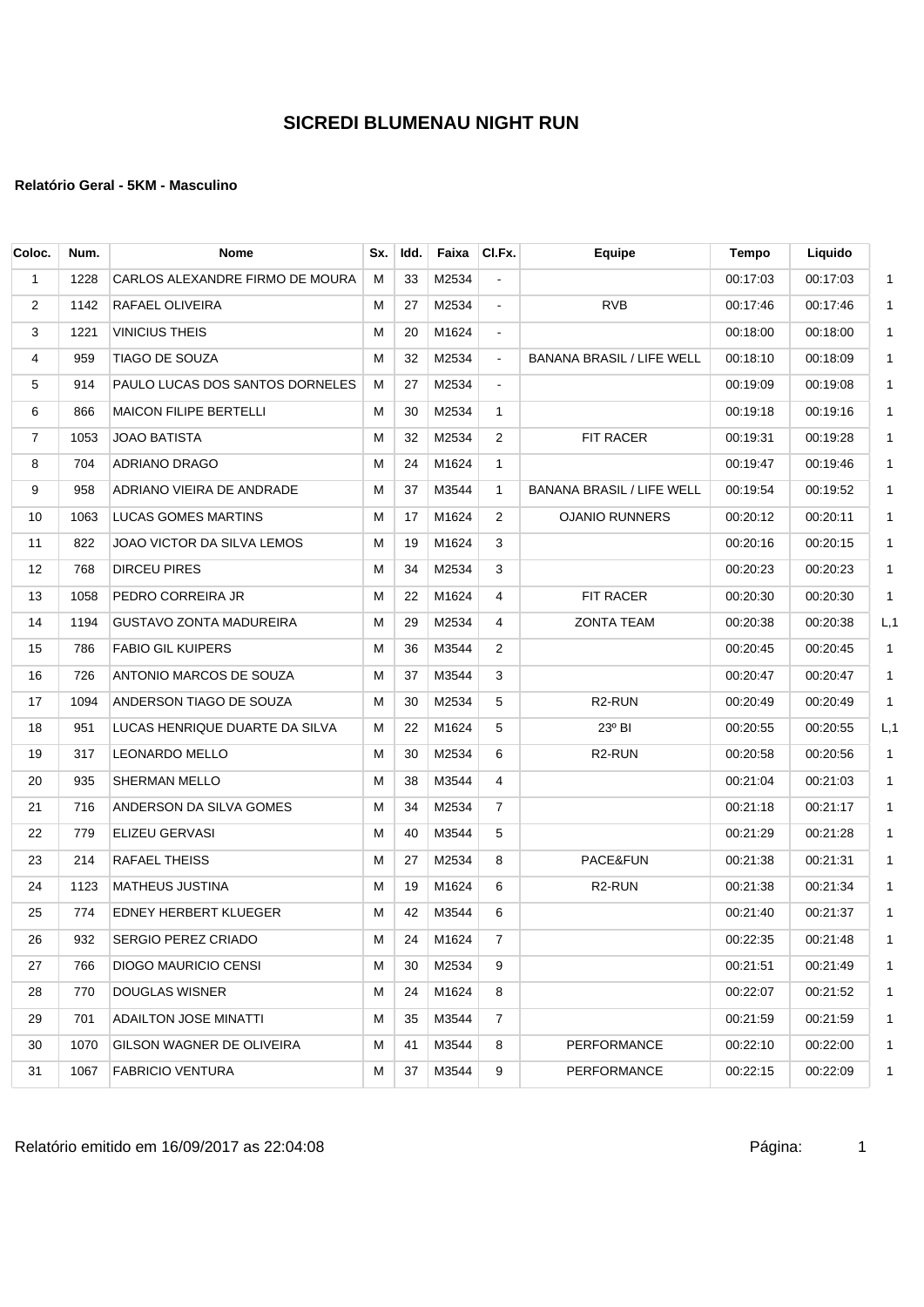## **Relatório Geral - 5KM - Masculino**

| Coloc. | Num. | <b>Nome</b>                        | Sx. | Idd. | Faixa | CI.Fx.         | Equipe               | Tempo    | Liquido  |              |
|--------|------|------------------------------------|-----|------|-------|----------------|----------------------|----------|----------|--------------|
| 32     | 983  | <b>EDERSON FRANCO</b>              | М   | 34   | M2534 | 10             | <b>DIVERSAS</b>      | 00:22:55 | 00:22:40 | $\mathbf{1}$ |
| 33     | 879  | <b>MARCOS CANDIDO FERREIRA</b>     | м   | 51   | M4554 | $\mathbf{1}$   |                      | 00:22:43 | 00:22:43 | $\mathbf{1}$ |
| 34     | 1039 | AURA?LIO EDUARDO PEREIRA FLORIANI  | м   | 33   | M2534 | 11             | <b>FEEL FITNESS</b>  | 00:23:31 | 00:22:51 | $\mathbf{1}$ |
| 35     | 1102 | DANIEL DE ANDRADE                  | М   | 34   | M2534 | 12             | R <sub>2</sub> -RUN  | 00:23:28 | 00:22:57 | $\mathbf 1$  |
| 36     | 1126 | ANGELO JOAO TIAGO DE SOUZA         | м   | 54   | M4554 | $\overline{2}$ | R <sub>2</sub> -RUN  | 00:22:57 | 00:22:57 | L, 1         |
| 37     | 992  | <b>GIVOLNEI ESTRAI</b>             | м   | 37   | M3544 | 10             | <b>DIVERSAS</b>      | 00:23:09 | 00:23:02 | $\mathbf 1$  |
| 38     | 1041 | CAIO VINICIUS PACHECO DIAS         | м   | 20   | M1624 | 9              | <b>FEEL FITNESS</b>  | 00:23:46 | 00:23:08 | $\mathbf{1}$ |
| 39     | 987  | <b>FILIPE CARLOS NECKEL</b>        | м   | 20   | M1624 | 10             | <b>DIVERSAS</b>      | 00:23:11 | 00:23:11 | $\mathbf{1}$ |
| 40     | 280  | THIAGO RODRIGO DA CRUZ             | м   | 28   | M2534 | 13             | <b>PERFORMANCE</b>   | 00:23:22 | 00:23:18 | $\mathbf{1}$ |
| 41     | 829  | JOSE RODRIGO ESQUIBEL DE WERK      | м   | 26   | M2534 | 14             |                      | 00:23:21 | 00:23:21 | $\mathbf{1}$ |
| 42     | 1152 | ANTONIO PREZOTO NETO               | М   | 38   | M3544 | 11             | <b>SPF RUNNING</b>   | 00:23:27 | 00:23:22 | $\mathbf{1}$ |
| 43     | 351  | TOMAZ FERNANDO HECKERT             | м   | 51   | M4554 | 3              | <b>SESI BLUMENAU</b> | 00:23:30 | 00:23:24 | $\mathbf{1}$ |
| 44     | 1003 | LUIZ DALLACORTE JUNIOR             | м   | 42   | M3544 | 12             | <b>DIVERSAS</b>      | 00:23:32 | 00:23:29 | $\mathbf{1}$ |
| 45     | 788  | FABIO SILVA SOUZA                  | м   | 36   | M3544 | 13             |                      | 00:23:44 | 00:23:42 | $\mathbf{1}$ |
| 46     | 821  | JOAO MARIA BATISTA MENDES          | м   | 29   | M2534 | 15             |                      | 00:24:00 | 00:23:51 | $\mathbf{1}$ |
| 47     | 878  | <b>MARCOS AURELIO CONSOLI</b>      | м   | 48   | M4554 | 4              |                      | 00:24:13 | 00:24:11 | $\mathbf{1}$ |
| 48     | 706  | ALEXANDRE FRANCISCO DE<br>MENDONCA | М   | 34   | M2534 | 16             |                      | 00:25:30 | 00:24:12 | $\mathbf 1$  |
| 49     | 809  | <b>GUILHERME FERNANDES</b>         | м   | 60   | M5564 | $\mathbf{1}$   |                      | 00:24:32 | 00:24:26 | $\mathbf{1}$ |
| 50     | 781  | ERON MAURICIO PEREIRA              | м   | 54   | M4554 | 5              |                      | 00:24:28 | 00:24:28 | $\mathbf{1}$ |
| 51     | 738  | CARLOS JERONIMO GUEIROS            | м   | 39   | M3544 | 14             |                      | 00:24:37 | 00:24:29 | $\mathbf 1$  |
| 52     | 1011 | VAGNER FERNANDO PAES               | м   | 28   | M2534 | 17             | <b>DIVERSAS</b>      | 00:24:49 | 00:24:35 | $\mathbf{1}$ |
| 53     | 771  | EDEMARONEDA                        | М   | 42   | M3544 | 15             |                      | 00:24:44 | 00:24:42 | $\mathbf{1}$ |
| 54     | 1159 | JHONATAN MERCIO MEZZETA            | м   | 13   | M0015 | $\mathbf{1}$   | <b>SPF RUNNING</b>   | 00:25:03 | 00:24:42 | $\mathbf{1}$ |
| 55     | 1127 | PEDRO PAULO TIAGO DE SOUZA         | м   | 53   | M4554 | 6              | R <sub>2</sub> -RUN  | 00:25:05 | 00:25:00 | $\mathbf{1}$ |
| 56     | 1107 | EDUARDO ROTHBARTH                  | м   | 31   | M2534 | 18             | R <sub>2</sub> -RUN  | 00:25:44 | 00.25:04 | $\mathbf{1}$ |
| 57     | 977  | CASTOR DAROLT                      | М   | 39   | M3544 | 16             | <b>DIVERSAS</b>      | 00:25:19 | 00:25:05 | 1            |
| 58     | 1226 | JUARI DE JESUS                     | М   | 37   | M3544 | 17             |                      | 00:25:26 | 00:25:07 | $\mathbf{1}$ |
| 59     | 1204 | <b>MAICON S KOCOTEM</b>            | M   | 30   | M2534 | 19             |                      | 00:26:16 | 00:25:18 | $\mathbf{1}$ |
| 60     | 764  | DIEGO SIMAS DOS SANTOS             | М   | 29   | M2534 | 20             |                      | 00:25:42 | 00:25:29 | 1            |
| 61     | 890  | <b>MATEUS AUGUSTO SGROTT</b>       | м   | 18   | M1624 | 11             |                      | 00:25:42 | 00:25:31 | $\mathbf{1}$ |
| 62     | 743  | CELIO RUFINO AGOSTINHO             | м   | 63   | M5564 | $\overline{2}$ |                      | 00:26:06 | 00:25:38 | $\mathbf 1$  |
| 63     | 876  | MARCIO PEREIRA CASAGRANDE          | м   | 38   | M3544 | 18             |                      | 00:26:01 | 00:25:56 | $\mathbf{1}$ |
|        |      |                                    |     |      |       |                |                      |          |          |              |

Relatório emitido em 16/09/2017 as 22:04:08 Página: 2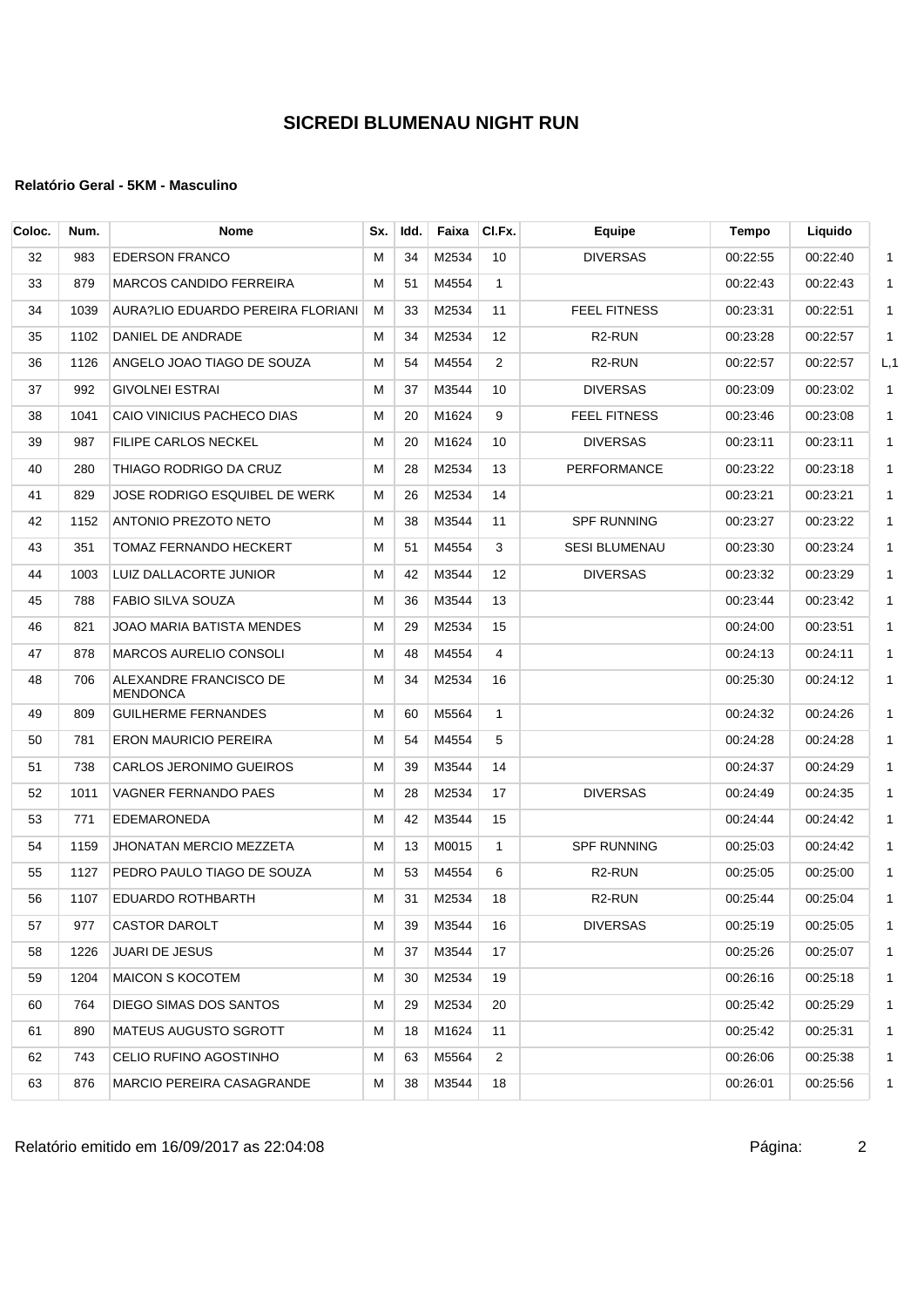| Coloc. | Num. | <b>Nome</b>                            | Sx. | Idd. | Faixa | CI.Fx.          | Equipe                                          | Tempo    | Liquido  |
|--------|------|----------------------------------------|-----|------|-------|-----------------|-------------------------------------------------|----------|----------|
| 64     | 1191 | <b>GERSON ZUCHI</b>                    | м   | 30   | M2534 | 21              | <b>ZONTA TEAM</b>                               | 00:26:48 | 00:26:13 |
| 65     | 860  | LUCAS PAULO DE AMORIM                  | м   | 24   | M1624 | 12 <sup>2</sup> |                                                 | 00:26:14 | 00:26:14 |
| 66     | 1116 | JEFFERSON LASSINI                      | м   | 21   | M1624 | 13              | R <sub>2</sub> -RUN                             | 00:26:40 | 00:26:26 |
| 67     | 1130 | RODRIGO GERM                           | м   | 32   | M2534 | 22              | R <sub>2</sub> -RUN                             | 00:26:40 | 00:26:26 |
| 68     | 1026 | MARCELO ZATA BORGES                    | М   | 37   | M3544 | 19              | <b>EVOLUA RUNNERS</b>                           | 00:27:20 | 00:26:31 |
| 69     | 1147 | ROGERIO LOPES                          | М   | 53   | M4554 | $\overline{7}$  | <b>SESI BLUMENAU</b>                            | 00:26:48 | 00:26:37 |
| 70     | 936  | SIDNEY LEONARDO DE LIMA                | м   | 23   | M1624 | 14              |                                                 | 00:27:31 | 00:26:42 |
| 71     | 1043 | FERNANDO SOARES DE BRITO DE<br>QUEIROZ | М   | 28   | M2534 | 23              | <b>FEEL FITNESS</b>                             | 00:27:25 | 00:26:42 |
| 72     | 915  | RAFAEL DE AMORIM                       | м   | 39   | M3544 | 20              |                                                 | 00:27:17 | 00:27:04 |
| 73     | 880  | <b>MARCOS JOSE SOARES JUNIOR</b>       | М   | 31   | M2534 | 24              |                                                 | 00:28:12 | 00:27:18 |
| 74     | 725  | ANTONIO CARLOS SIMAS DOS SANTOS        | м   | 35   | M3544 | 21              |                                                 | 00:27:32 | 00:27:20 |
| 75     | 1195 | <b>IDEZIO ANTONIO RINCAWESK</b>        | м   | 34   | M2534 | 25              | <b>ZONTA TEAM</b>                               | 00:27:54 | 00:27:21 |
| 76     | 1217 | <b>DOUGLAS KAMMER</b>                  | М   | 34   | M2534 | 26              |                                                 | 00:28:05 | 00:27:35 |
| 77     | 996  | <b>JEANDERSON GRIPA</b>                | м   | 38   | M3544 | 22              | <b>DIVERSAS</b>                                 | 00:28:07 | 00:27:38 |
| 78     | 1093 | <b>ANDERSON LUEBKE</b>                 | м   | 38   | M3544 | 23              | R <sub>2</sub> -RUN                             | 00:27:52 | 00:27:40 |
| 79     | 1016 | <b>CHRISTIAN GODRI</b>                 | М   | 36   | M3544 | 24              | <b>EVOLUA RUNNERS</b>                           | 00:28:40 | 00:27:46 |
| 80     | 1196 | <b>LEONARDO QUINTINO</b>               | М   | 23   | M1624 | 15              | <b>ZONTA TEAM</b>                               | 00:27:47 | 00:27:47 |
| 81     | 1048 | RONALDO DIAS                           | М   | 48   | M4554 | 8               | FEEL FITNESS                                    | 00:28:32 | 00:27:50 |
| 82     | 864  | LUIZ CESAR GOLDFEDER REINECKE          | м   | 33   | M2534 | 27              |                                                 | 00:28:41 | 00:27:51 |
| 83     | 1168 | PEDRO PAULO ADRIANO                    | м   | 52   | M4554 | 9               | <b>SPF RUNNING</b>                              | 00:28:04 | 00:27:59 |
| 84     | 1119 | JONATHAN OLIVEIRA                      | м   | 28   | M2534 | 28              | R <sub>2</sub> -RUN                             | 00:28:20 | 00:28:00 |
| 85     | 1115 | <b>IVO MACARINI</b>                    | М   | 42   | M3544 | 25              | R <sub>2</sub> -RUN                             | 00:28:43 | 00:28:03 |
| 86     | 1100 | <b>CLEYTON DE BRITO</b>                | М   | 23   | M1624 | 16              | R <sub>2</sub> -RUN                             | 00:28:18 | 00:28:08 |
| 87     | 944  | THIAGO NUNES CARDOSO                   | М   | 29   | M2534 | 29              |                                                 | 00:28:17 | 00:28:10 |
| 88     | 796  | FERNANDO ROSA GOMES                    | м   | 31   | M2534 | 30              |                                                 | 00:29:06 | 00:28:18 |
| 89     | 1122 | MARCELO CANDINHO                       | М   | 26   | M2534 | 31              | R <sub>2</sub> -RUN                             | 00:28:39 | 00:28:20 |
| 90     | 1156 | <b>EDERSON COSTA</b>                   | м   | 35   | M3544 | 26              | <b>SPF RUNNING</b>                              | 00:28:31 | 00:28:22 |
| 91     | 744  | <b>CHARLES RENATO CONTI</b>            | М   | 46   | M4554 | 10              |                                                 | 00:29:17 | 00:28:24 |
| 92     | 972  | RICARDO LUCIANO BRUM DE MIRANDA        | м   | 46   | M4554 | 11              | CAVEIRA RUNNERS - RAFAEL<br><b>POSSAMAI</b>     | 00:29:55 | 00:28:44 |
| 93     | 1173 | ANDRA? MUNIZ                           | м   | 29   | M2534 | 32              | <b>WELLNESS TREINAMENTO</b><br><b>FUNCIONAL</b> | 00:30:01 | 00:28:44 |
| 94     | 919  | RENATO DA SILVA                        | М   | 41   | M3544 | 27              |                                                 | 00:29:56 | 00:28:48 |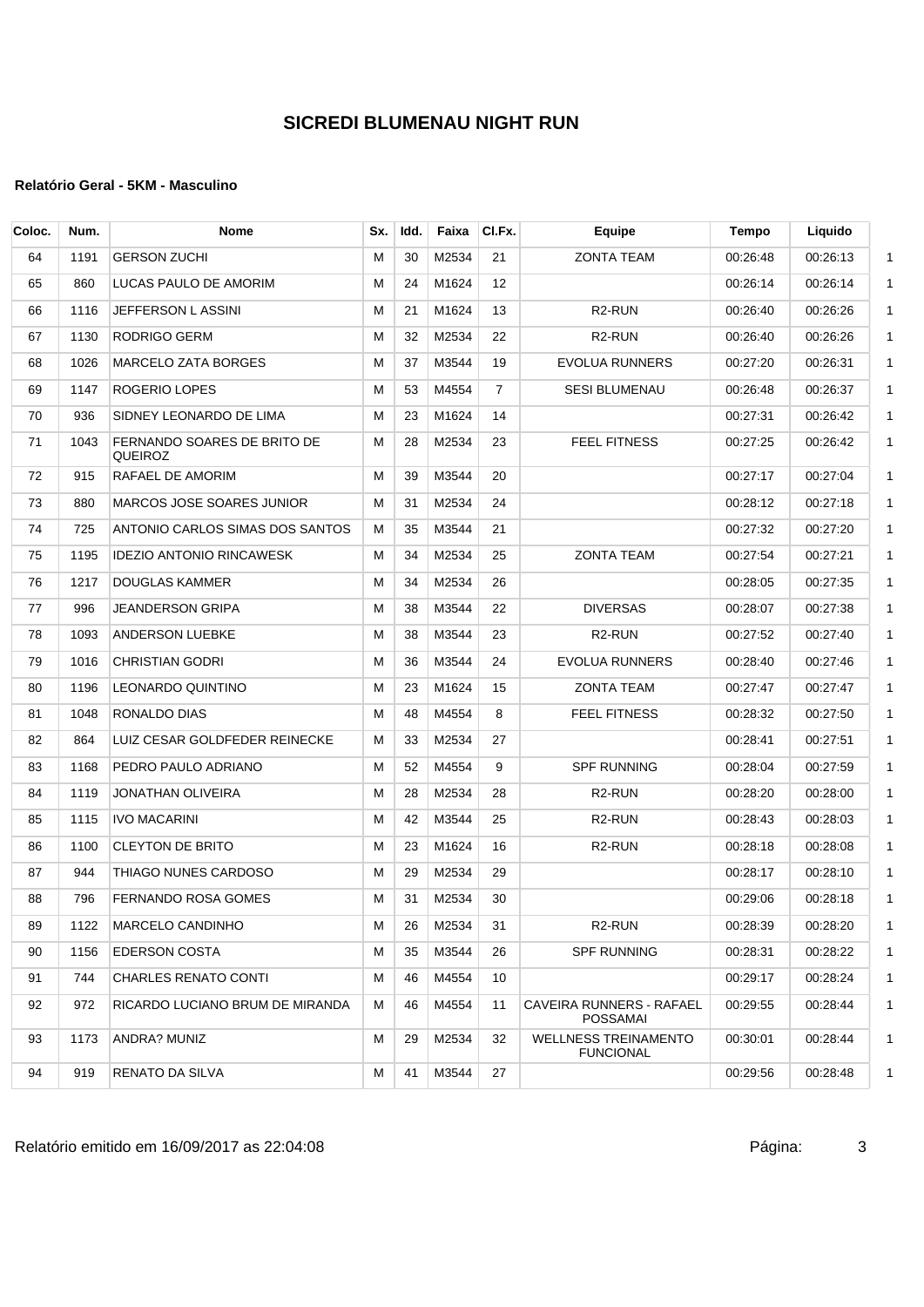| 95<br>1174<br>57<br>M5564<br>3<br><b>WELLNESS TREINAMENTO</b><br>ANSELMO WILWERT<br>м<br>00:29:04<br><b>FUNCIONAL</b><br>33<br>1214<br>RICARDO DE AMORIM<br>м<br>27<br>M2534<br>96<br>00:29:55<br>97<br>1054<br>JOAO MARCOS RIBEIRO<br>39<br>M3544<br><b>FIT RACER</b><br>м<br>28<br>00:29:12<br>M3544<br>98<br>1024<br>JULIERME F. DA ROSA<br>м<br>36<br>29<br><b>EVOLUA RUNNERS</b><br>00:29:57<br>30<br>M2534<br><b>RVB</b><br>99<br>1143<br>RUBENS PIERRE ARRUDA<br>м<br>34<br>00:30:11<br>857<br>LOURENCO VARASCHIN JUNIOR<br>M2534<br>100<br>м<br>33<br>35<br>00:29:12<br>101<br>1112<br>GABRIEL GALVANI LUIZ<br>21<br>M1624<br>17<br>R <sub>2</sub> -RUN<br>00:29:39<br>м<br>102<br>769<br>DORIVAL JOSE ESPINDOLA<br>50<br>M4554<br>12<br>м<br>00:29:32<br>945<br>TIAGO DAVI CURI BUSARELLO<br>33<br>M2534<br>103<br>м<br>36<br>00:29:40<br><b>WELLNESS TREINAMENTO</b><br>104<br>1179<br><b>ISAQUE MUNIZ</b><br>М<br>30<br>M2534<br>37<br>00:30:51<br><b>FUNCIONAL</b><br>105<br>1084<br>LEANDRO LOURENA?O<br>м<br>41<br>M3544<br>30<br>PLANETA CORPO<br>00:30:18<br>813<br><b>IVO DA SILVA JUNIOR</b><br>28<br>M2534<br>38<br>106<br>м<br>00:31:07<br>1021<br><b>GELSON SHCMITZ</b><br>39<br>M3544<br>31<br><b>EVOLUA RUNNERS</b><br>107<br>м<br>00:30:47<br>108<br>772<br><b>EDER PRIM</b><br>35<br>M3544<br>32<br>м<br>00:31:10<br><b>RVB</b><br>109<br>1139<br>ELOAN CELINO TOMASI<br>м<br>24<br>M1624<br>18<br>00:31:01<br>859<br>LUCAS CONRADO WILL<br>110<br>19<br>M1624<br>00:30:04<br>м<br>19<br>111<br>1183<br>SIPIO MARCOS BENEDETT<br>м<br>37<br>M3544<br>33<br><b>WELLNESS TREINAMENTO</b><br>00:30:34<br><b>FUNCIONAL</b><br>1031<br>ALAN RESNE MAESTRI<br>39<br>M3544<br>FCB ELITE ASSESSORIA<br>112<br>м<br>34<br>00:31:04<br>113<br>1128<br>RAUL A. DE SOUZA<br>23<br>M1624<br>R <sub>2</sub> -RUN<br>м<br>20<br>00:30:14<br>114<br>752<br><b>CLEITON LEICHT</b><br>М<br>33<br>M2534<br>39<br>00:31:35<br>715<br>ANDERSON BUZZI<br>м<br>30<br>M2534<br>00:30:49<br>115<br>40<br>116<br>1193<br><b>GIULSYANN KRIEGER</b><br>36<br>M3544<br>35<br><b>ZONTA TEAM</b><br>00:31:14<br>м<br>997<br>JOHNNY FERNANDO PASOLD<br>32<br>M2534<br><b>DIVERSAS</b><br>117<br>м<br>41<br>00:32:00<br>29<br>M2534<br>1118<br><b>CRISTOPHER LOCH</b><br>42<br>R <sub>2</sub> -RUN<br>118<br>м<br>00:31:02<br>M<br>61<br>M5564<br>119<br>828<br>JOSE CARLOS VARGAS<br>00:31:00<br>4 | Coloc. | Num. | <b>Nome</b>               | Sx. | Idd. | Faixa | CI.Fx. | Equipe         | <b>Tempo</b> | Liquido  |              |
|---------------------------------------------------------------------------------------------------------------------------------------------------------------------------------------------------------------------------------------------------------------------------------------------------------------------------------------------------------------------------------------------------------------------------------------------------------------------------------------------------------------------------------------------------------------------------------------------------------------------------------------------------------------------------------------------------------------------------------------------------------------------------------------------------------------------------------------------------------------------------------------------------------------------------------------------------------------------------------------------------------------------------------------------------------------------------------------------------------------------------------------------------------------------------------------------------------------------------------------------------------------------------------------------------------------------------------------------------------------------------------------------------------------------------------------------------------------------------------------------------------------------------------------------------------------------------------------------------------------------------------------------------------------------------------------------------------------------------------------------------------------------------------------------------------------------------------------------------------------------------------------------------------------------------------------------------------------------------------------------------------------------------------------------------------------------------------------------------------------------------------------------------------------------------------------------------------------------------------------------------------------------------------------------------------------------------------------------------------------------------------------------|--------|------|---------------------------|-----|------|-------|--------|----------------|--------------|----------|--------------|
|                                                                                                                                                                                                                                                                                                                                                                                                                                                                                                                                                                                                                                                                                                                                                                                                                                                                                                                                                                                                                                                                                                                                                                                                                                                                                                                                                                                                                                                                                                                                                                                                                                                                                                                                                                                                                                                                                                                                                                                                                                                                                                                                                                                                                                                                                                                                                                                             |        |      |                           |     |      |       |        |                |              | 00:28:49 |              |
|                                                                                                                                                                                                                                                                                                                                                                                                                                                                                                                                                                                                                                                                                                                                                                                                                                                                                                                                                                                                                                                                                                                                                                                                                                                                                                                                                                                                                                                                                                                                                                                                                                                                                                                                                                                                                                                                                                                                                                                                                                                                                                                                                                                                                                                                                                                                                                                             |        |      |                           |     |      |       |        |                |              | 00:28:55 | $\mathbf{1}$ |
|                                                                                                                                                                                                                                                                                                                                                                                                                                                                                                                                                                                                                                                                                                                                                                                                                                                                                                                                                                                                                                                                                                                                                                                                                                                                                                                                                                                                                                                                                                                                                                                                                                                                                                                                                                                                                                                                                                                                                                                                                                                                                                                                                                                                                                                                                                                                                                                             |        |      |                           |     |      |       |        |                |              | 00:29:00 | $\mathbf 1$  |
|                                                                                                                                                                                                                                                                                                                                                                                                                                                                                                                                                                                                                                                                                                                                                                                                                                                                                                                                                                                                                                                                                                                                                                                                                                                                                                                                                                                                                                                                                                                                                                                                                                                                                                                                                                                                                                                                                                                                                                                                                                                                                                                                                                                                                                                                                                                                                                                             |        |      |                           |     |      |       |        |                |              | 00:29:07 |              |
|                                                                                                                                                                                                                                                                                                                                                                                                                                                                                                                                                                                                                                                                                                                                                                                                                                                                                                                                                                                                                                                                                                                                                                                                                                                                                                                                                                                                                                                                                                                                                                                                                                                                                                                                                                                                                                                                                                                                                                                                                                                                                                                                                                                                                                                                                                                                                                                             |        |      |                           |     |      |       |        |                |              | 00:29:08 |              |
|                                                                                                                                                                                                                                                                                                                                                                                                                                                                                                                                                                                                                                                                                                                                                                                                                                                                                                                                                                                                                                                                                                                                                                                                                                                                                                                                                                                                                                                                                                                                                                                                                                                                                                                                                                                                                                                                                                                                                                                                                                                                                                                                                                                                                                                                                                                                                                                             |        |      |                           |     |      |       |        |                |              | 00:29:09 |              |
|                                                                                                                                                                                                                                                                                                                                                                                                                                                                                                                                                                                                                                                                                                                                                                                                                                                                                                                                                                                                                                                                                                                                                                                                                                                                                                                                                                                                                                                                                                                                                                                                                                                                                                                                                                                                                                                                                                                                                                                                                                                                                                                                                                                                                                                                                                                                                                                             |        |      |                           |     |      |       |        |                |              | 00:29:20 |              |
|                                                                                                                                                                                                                                                                                                                                                                                                                                                                                                                                                                                                                                                                                                                                                                                                                                                                                                                                                                                                                                                                                                                                                                                                                                                                                                                                                                                                                                                                                                                                                                                                                                                                                                                                                                                                                                                                                                                                                                                                                                                                                                                                                                                                                                                                                                                                                                                             |        |      |                           |     |      |       |        |                |              | 00:29:28 |              |
|                                                                                                                                                                                                                                                                                                                                                                                                                                                                                                                                                                                                                                                                                                                                                                                                                                                                                                                                                                                                                                                                                                                                                                                                                                                                                                                                                                                                                                                                                                                                                                                                                                                                                                                                                                                                                                                                                                                                                                                                                                                                                                                                                                                                                                                                                                                                                                                             |        |      |                           |     |      |       |        |                |              | 00:29:31 | $\mathbf{1}$ |
|                                                                                                                                                                                                                                                                                                                                                                                                                                                                                                                                                                                                                                                                                                                                                                                                                                                                                                                                                                                                                                                                                                                                                                                                                                                                                                                                                                                                                                                                                                                                                                                                                                                                                                                                                                                                                                                                                                                                                                                                                                                                                                                                                                                                                                                                                                                                                                                             |        |      |                           |     |      |       |        |                |              | 00:29:33 |              |
|                                                                                                                                                                                                                                                                                                                                                                                                                                                                                                                                                                                                                                                                                                                                                                                                                                                                                                                                                                                                                                                                                                                                                                                                                                                                                                                                                                                                                                                                                                                                                                                                                                                                                                                                                                                                                                                                                                                                                                                                                                                                                                                                                                                                                                                                                                                                                                                             |        |      |                           |     |      |       |        |                |              | 00:29:41 |              |
|                                                                                                                                                                                                                                                                                                                                                                                                                                                                                                                                                                                                                                                                                                                                                                                                                                                                                                                                                                                                                                                                                                                                                                                                                                                                                                                                                                                                                                                                                                                                                                                                                                                                                                                                                                                                                                                                                                                                                                                                                                                                                                                                                                                                                                                                                                                                                                                             |        |      |                           |     |      |       |        |                |              | 00:29:52 |              |
|                                                                                                                                                                                                                                                                                                                                                                                                                                                                                                                                                                                                                                                                                                                                                                                                                                                                                                                                                                                                                                                                                                                                                                                                                                                                                                                                                                                                                                                                                                                                                                                                                                                                                                                                                                                                                                                                                                                                                                                                                                                                                                                                                                                                                                                                                                                                                                                             |        |      |                           |     |      |       |        |                |              | 00:29:52 |              |
|                                                                                                                                                                                                                                                                                                                                                                                                                                                                                                                                                                                                                                                                                                                                                                                                                                                                                                                                                                                                                                                                                                                                                                                                                                                                                                                                                                                                                                                                                                                                                                                                                                                                                                                                                                                                                                                                                                                                                                                                                                                                                                                                                                                                                                                                                                                                                                                             |        |      |                           |     |      |       |        |                |              | 00:29:56 |              |
|                                                                                                                                                                                                                                                                                                                                                                                                                                                                                                                                                                                                                                                                                                                                                                                                                                                                                                                                                                                                                                                                                                                                                                                                                                                                                                                                                                                                                                                                                                                                                                                                                                                                                                                                                                                                                                                                                                                                                                                                                                                                                                                                                                                                                                                                                                                                                                                             |        |      |                           |     |      |       |        |                |              | 00:29:57 |              |
|                                                                                                                                                                                                                                                                                                                                                                                                                                                                                                                                                                                                                                                                                                                                                                                                                                                                                                                                                                                                                                                                                                                                                                                                                                                                                                                                                                                                                                                                                                                                                                                                                                                                                                                                                                                                                                                                                                                                                                                                                                                                                                                                                                                                                                                                                                                                                                                             |        |      |                           |     |      |       |        |                |              | 00:30:04 |              |
|                                                                                                                                                                                                                                                                                                                                                                                                                                                                                                                                                                                                                                                                                                                                                                                                                                                                                                                                                                                                                                                                                                                                                                                                                                                                                                                                                                                                                                                                                                                                                                                                                                                                                                                                                                                                                                                                                                                                                                                                                                                                                                                                                                                                                                                                                                                                                                                             |        |      |                           |     |      |       |        |                |              | 00:30:13 |              |
|                                                                                                                                                                                                                                                                                                                                                                                                                                                                                                                                                                                                                                                                                                                                                                                                                                                                                                                                                                                                                                                                                                                                                                                                                                                                                                                                                                                                                                                                                                                                                                                                                                                                                                                                                                                                                                                                                                                                                                                                                                                                                                                                                                                                                                                                                                                                                                                             |        |      |                           |     |      |       |        |                |              | 00:30:14 | $\mathbf{1}$ |
|                                                                                                                                                                                                                                                                                                                                                                                                                                                                                                                                                                                                                                                                                                                                                                                                                                                                                                                                                                                                                                                                                                                                                                                                                                                                                                                                                                                                                                                                                                                                                                                                                                                                                                                                                                                                                                                                                                                                                                                                                                                                                                                                                                                                                                                                                                                                                                                             |        |      |                           |     |      |       |        |                |              | 00:30:14 |              |
|                                                                                                                                                                                                                                                                                                                                                                                                                                                                                                                                                                                                                                                                                                                                                                                                                                                                                                                                                                                                                                                                                                                                                                                                                                                                                                                                                                                                                                                                                                                                                                                                                                                                                                                                                                                                                                                                                                                                                                                                                                                                                                                                                                                                                                                                                                                                                                                             |        |      |                           |     |      |       |        |                |              | 00:30:22 |              |
|                                                                                                                                                                                                                                                                                                                                                                                                                                                                                                                                                                                                                                                                                                                                                                                                                                                                                                                                                                                                                                                                                                                                                                                                                                                                                                                                                                                                                                                                                                                                                                                                                                                                                                                                                                                                                                                                                                                                                                                                                                                                                                                                                                                                                                                                                                                                                                                             |        |      |                           |     |      |       |        |                |              | 00:30:34 |              |
|                                                                                                                                                                                                                                                                                                                                                                                                                                                                                                                                                                                                                                                                                                                                                                                                                                                                                                                                                                                                                                                                                                                                                                                                                                                                                                                                                                                                                                                                                                                                                                                                                                                                                                                                                                                                                                                                                                                                                                                                                                                                                                                                                                                                                                                                                                                                                                                             |        |      |                           |     |      |       |        |                |              | 00:30:42 |              |
|                                                                                                                                                                                                                                                                                                                                                                                                                                                                                                                                                                                                                                                                                                                                                                                                                                                                                                                                                                                                                                                                                                                                                                                                                                                                                                                                                                                                                                                                                                                                                                                                                                                                                                                                                                                                                                                                                                                                                                                                                                                                                                                                                                                                                                                                                                                                                                                             |        |      |                           |     |      |       |        |                |              | 00:30:47 |              |
|                                                                                                                                                                                                                                                                                                                                                                                                                                                                                                                                                                                                                                                                                                                                                                                                                                                                                                                                                                                                                                                                                                                                                                                                                                                                                                                                                                                                                                                                                                                                                                                                                                                                                                                                                                                                                                                                                                                                                                                                                                                                                                                                                                                                                                                                                                                                                                                             |        |      |                           |     |      |       |        |                |              | 00:30:54 |              |
|                                                                                                                                                                                                                                                                                                                                                                                                                                                                                                                                                                                                                                                                                                                                                                                                                                                                                                                                                                                                                                                                                                                                                                                                                                                                                                                                                                                                                                                                                                                                                                                                                                                                                                                                                                                                                                                                                                                                                                                                                                                                                                                                                                                                                                                                                                                                                                                             |        |      |                           |     |      |       |        |                |              | 00:30:57 |              |
|                                                                                                                                                                                                                                                                                                                                                                                                                                                                                                                                                                                                                                                                                                                                                                                                                                                                                                                                                                                                                                                                                                                                                                                                                                                                                                                                                                                                                                                                                                                                                                                                                                                                                                                                                                                                                                                                                                                                                                                                                                                                                                                                                                                                                                                                                                                                                                                             | 120    | 1022 | GILSON JURANDIR STRINGARI | м   | 51   | M4554 | 13     | EVOLUA RUNNERS | 00:32:15     | 00:31:20 |              |
| M1624<br>121<br>1105<br>EDUARDO DE OLIVEIRA<br>м<br>23<br>21<br>R <sub>2</sub> -RUN<br>00:31:48                                                                                                                                                                                                                                                                                                                                                                                                                                                                                                                                                                                                                                                                                                                                                                                                                                                                                                                                                                                                                                                                                                                                                                                                                                                                                                                                                                                                                                                                                                                                                                                                                                                                                                                                                                                                                                                                                                                                                                                                                                                                                                                                                                                                                                                                                             |        |      |                           |     |      |       |        |                |              | 00:31:20 |              |
| 122<br>ADALBERTO CIRPIANO<br>M4554<br>R <sub>2</sub> -RUN<br>00:31:34<br>1089<br>м<br>47<br>14                                                                                                                                                                                                                                                                                                                                                                                                                                                                                                                                                                                                                                                                                                                                                                                                                                                                                                                                                                                                                                                                                                                                                                                                                                                                                                                                                                                                                                                                                                                                                                                                                                                                                                                                                                                                                                                                                                                                                                                                                                                                                                                                                                                                                                                                                              |        |      |                           |     |      |       |        |                |              | 00:31:23 |              |
| M4554<br>FEEL FITNESS<br>123<br>1049<br>SERGIO DE LIMA<br>м<br>15<br>00:32:10<br>54                                                                                                                                                                                                                                                                                                                                                                                                                                                                                                                                                                                                                                                                                                                                                                                                                                                                                                                                                                                                                                                                                                                                                                                                                                                                                                                                                                                                                                                                                                                                                                                                                                                                                                                                                                                                                                                                                                                                                                                                                                                                                                                                                                                                                                                                                                         |        |      |                           |     |      |       |        |                |              | 00:31:25 |              |
| M4554<br>124<br>947<br>VALERIO ALLORA<br>м<br>54<br>16<br>00:32:28                                                                                                                                                                                                                                                                                                                                                                                                                                                                                                                                                                                                                                                                                                                                                                                                                                                                                                                                                                                                                                                                                                                                                                                                                                                                                                                                                                                                                                                                                                                                                                                                                                                                                                                                                                                                                                                                                                                                                                                                                                                                                                                                                                                                                                                                                                                          |        |      |                           |     |      |       |        |                |              | 00:32:17 |              |
| ALEXANDRE MULLER<br>M2534<br>125<br>707<br>м<br>28<br>43<br>00:33:23                                                                                                                                                                                                                                                                                                                                                                                                                                                                                                                                                                                                                                                                                                                                                                                                                                                                                                                                                                                                                                                                                                                                                                                                                                                                                                                                                                                                                                                                                                                                                                                                                                                                                                                                                                                                                                                                                                                                                                                                                                                                                                                                                                                                                                                                                                                        |        |      |                           |     |      |       |        |                |              | 00:32:25 |              |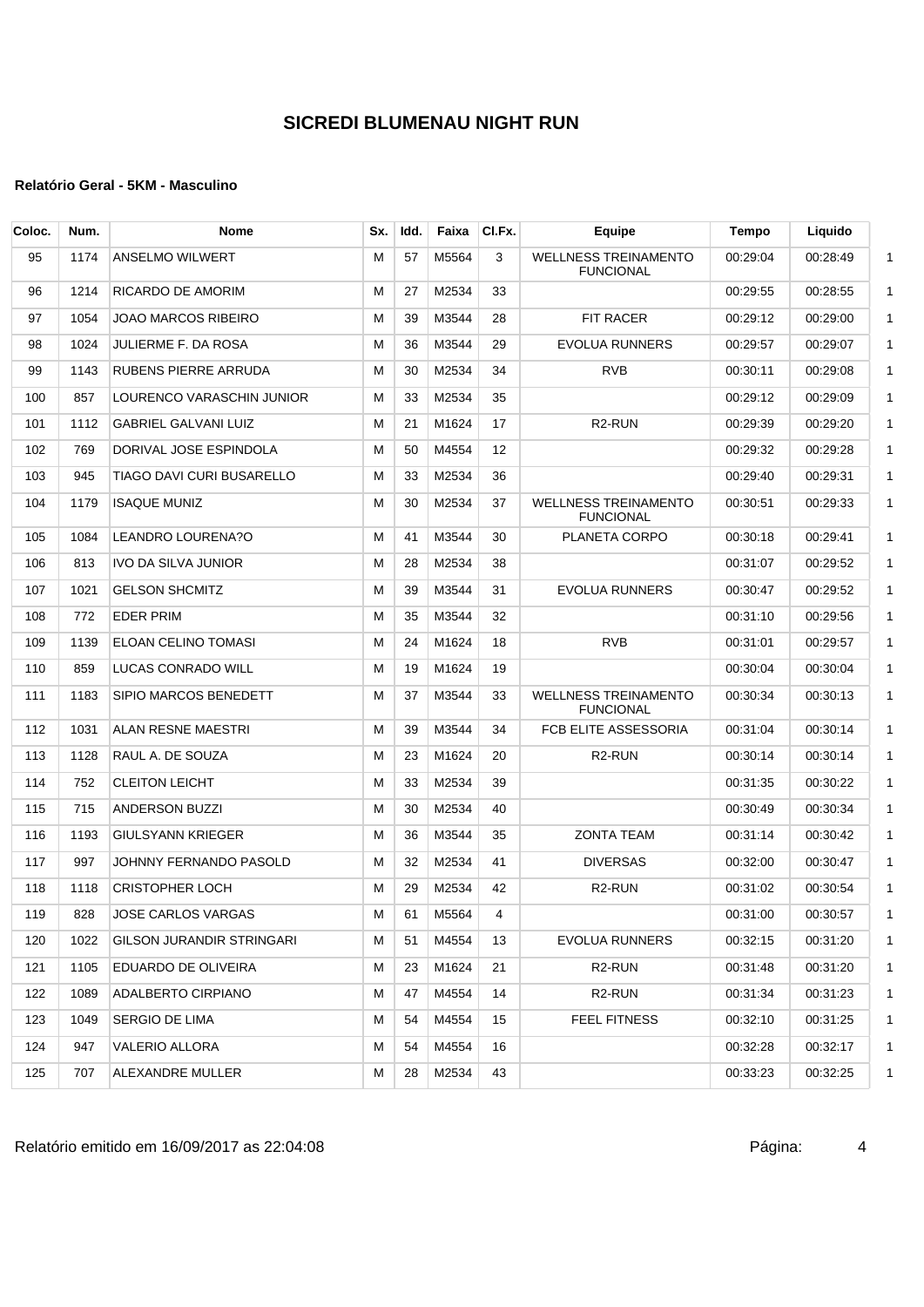## **Relatório Geral - 5KM - Masculino**

| Coloc. | Num. | <b>Nome</b>                    | Sx. | Idd. | Faixa | CI.Fx.         | Equipe                                          | <b>Tempo</b> | Liquido  |              |
|--------|------|--------------------------------|-----|------|-------|----------------|-------------------------------------------------|--------------|----------|--------------|
| 126    | 902  | <b>MORIO ONODERA JUNIOR</b>    | м   | 30   | M2534 | 44             |                                                 | 00:33:23     | 00:32:25 | $\mathbf{1}$ |
| 127    | 819  | JARDEL DA SILVA                | М   | 33   | M2534 | 45             |                                                 | 00:33:47     | 00:32:32 | $\mathbf{1}$ |
| 128    | 851  | LINCOLN POSSADA DE REZENDE     | м   | 47   | M4554 | 17             |                                                 | 00:33:37     | 00:32:37 | $\mathbf{1}$ |
| 129    | 867  | <b>MAIKON</b>                  | м   | 28   | M2534 | 46             |                                                 | 00:33:26     | 00:32:55 | $\mathbf{1}$ |
| 130    | 1103 | <b>DENNIS FAGUNDES</b>         | М   | 32   | M2534 | 47             | R <sub>2</sub> -RUN                             | 00:34:09     | 00:33:28 | $\mathbf{1}$ |
| 131    | 787  | <b>FABIO SCHEREIBER</b>        | М   | 40   | M3544 | 36             |                                                 | 00:34:00     | 00:33:30 | $\mathbf 1$  |
| 132    | 1230 | RODRIGO LUIZ MACEDO            | м   | 34   | M2534 | 48             |                                                 | 00:33:59     | 00:33:37 | $\mathbf{1}$ |
| 133    | 791  | FELLIPE DO NASCIMENTO XIMENES  | М   | 26   | M2534 | 49             |                                                 | 00:34:49     | 00:33:41 | $\mathbf{1}$ |
| 134    | 1200 | RODRIGO TAVARES MOSER          | м   | 34   | M2534 | 50             | <b>ZONTA TEAM</b>                               | 00:34:34     | 00:34:00 | $\mathbf 1$  |
| 135    | 1110 | <b>FABIO MONTIBELLER</b>       | м   | 44   | M3544 | 37             | R <sub>2</sub> -RUN                             | 00:34:43     | 00:34:01 | $\mathbf{1}$ |
| 136    | 950  | WILSON JOSE DAGNONI            | М   | 65   | M6599 | $\mathbf{1}$   |                                                 | 00:35:40     | 00:34:47 | $\mathbf{1}$ |
| 137    | 1035 | <b>GILSON HORNBURG</b>         | М   | 35   | M3544 | 38             | FCB ELITE ASSESSORIA                            | 00:35:44     | 00:34:55 | $\mathbf{1}$ |
| 138    | 852  | LINCON FERNANDO VINOTTI        | м   | 32   | M2534 | 51             |                                                 | 00:35:54     | 00:34:59 | $\mathbf{1}$ |
| 139    | 1181 | SIEGRID ANE CREUTZBERG         | М   | 47   | M4554 | 18             | <b>WELLNESS TREINAMENTO</b><br><b>FUNCIONAL</b> | 00:35:49     | 00:35:03 | $\mathbf{1}$ |
| 140    | 840  | KLEBER DOS PASSOS JARDIM       | м   | 36   | M3544 | 39             |                                                 | 00:36:20     | 00:35:28 | $\mathbf{1}$ |
| 141    | 939  | STEPHAN KONIG                  | М   | 30   | M2534 | 52             |                                                 | 00:36:27     | 00:35:29 | $\mathbf{1}$ |
| 142    | 775  | EDUARDO GEREMIAS LOPES         | М   | 36   | M3544 | 40             |                                                 | 00:36:42     | 00:35:43 | $\mathbf 1$  |
| 143    | 820  | JOAO FRANCISCO MELLO           | м   | 13   | M0015 | $\overline{2}$ |                                                 | 00:35:44     | 00:35:43 | $\mathbf{1}$ |
| 144    | 1009 | RUAN MICHAEL FELISKY           | м   | 26   | M2534 | 53             | <b>DIVERSAS</b>                                 | 00:36:20     | 00:35:47 | $\mathbf{1}$ |
| 145    | 923  | ROBERTO BATALHA BUBLITZ JUNIOR | м   | 27   | M2534 | 54             |                                                 | 00:36:16     | 00:35:48 | $\mathbf 1$  |
| 146    | 762  | DENIO ALEXANDRE ZIMMERMANN     | м   | 42   | M3544 | 41             |                                                 | 00:35:55     | 00:35:50 | $\mathbf{1}$ |
| 147    | 780  | EMERSON LISBOA MADEIRA         | М   | 45   | M4554 | 19             |                                                 | 00:36:45     | 00:36:24 | $\mathbf 1$  |
| 148    | 847  | LEOMAR DOS SANTOS              | м   | 52   | M4554 | 20             |                                                 | 00:38:06     | 00:36:59 | $\mathbf{1}$ |
| 149    | 993  | OSMAR NECKEL                   | м   | 49   | M4554 | 21             | <b>DIVERSAS</b>                                 | 00:38:13     | 00:37:23 | $\mathbf{1}$ |
| 150    | 1047 | RAFAEL SAVIOLO MOREIRA         | м   | 42   | M3544 | 42             | <b>FEEL FITNESS</b>                             | 00:38:31     | 00:37:44 | $\mathbf{1}$ |
| 151    | 827  | JONAS KLEBER DA SILVA          | м   | 27   | M2534 | 55             |                                                 | 00:38:57     | 00:38:07 | 1            |
| 152    | 906  | NELSON HAERCHEN                | м   | 64   | M5564 | 5              |                                                 | 00:38:48     | 00:38:32 | $\mathbf{1}$ |
| 153    | 868  | MAIQUEL ROMANI                 | Μ   | 35   | M3544 | 43             |                                                 | 00:38:45     | 00:38:45 | L, 1         |
| 154    | 911  | OSVALDO JOSE PITA              | М   | 28   | M2534 | 56             |                                                 | 00:39:53     | 00:39:02 | 1            |
| 155    | 1162 | LUCIANE ZANELLA                | М   | 41   | M3544 | 44             | <b>SPF RUNNING</b>                              | 00:40:22     | 00:40:06 | $\mathbf{1}$ |
| 156    | 946  | TITO JOSE FARIAS FILHO         | м   | 32   | M2534 | 57             |                                                 | 00:40:20     | 00:40:13 | $\mathbf{1}$ |
| 157    | 1213 | JUAN F VOLTOLINE               | М   | 26   | M2534 | 58             |                                                 | 00:41:25     | 00:40:22 | $\mathbf{1}$ |
|        |      |                                |     |      |       |                |                                                 |              |          |              |

Relatório emitido em 16/09/2017 as 22:04:08 Página: 5